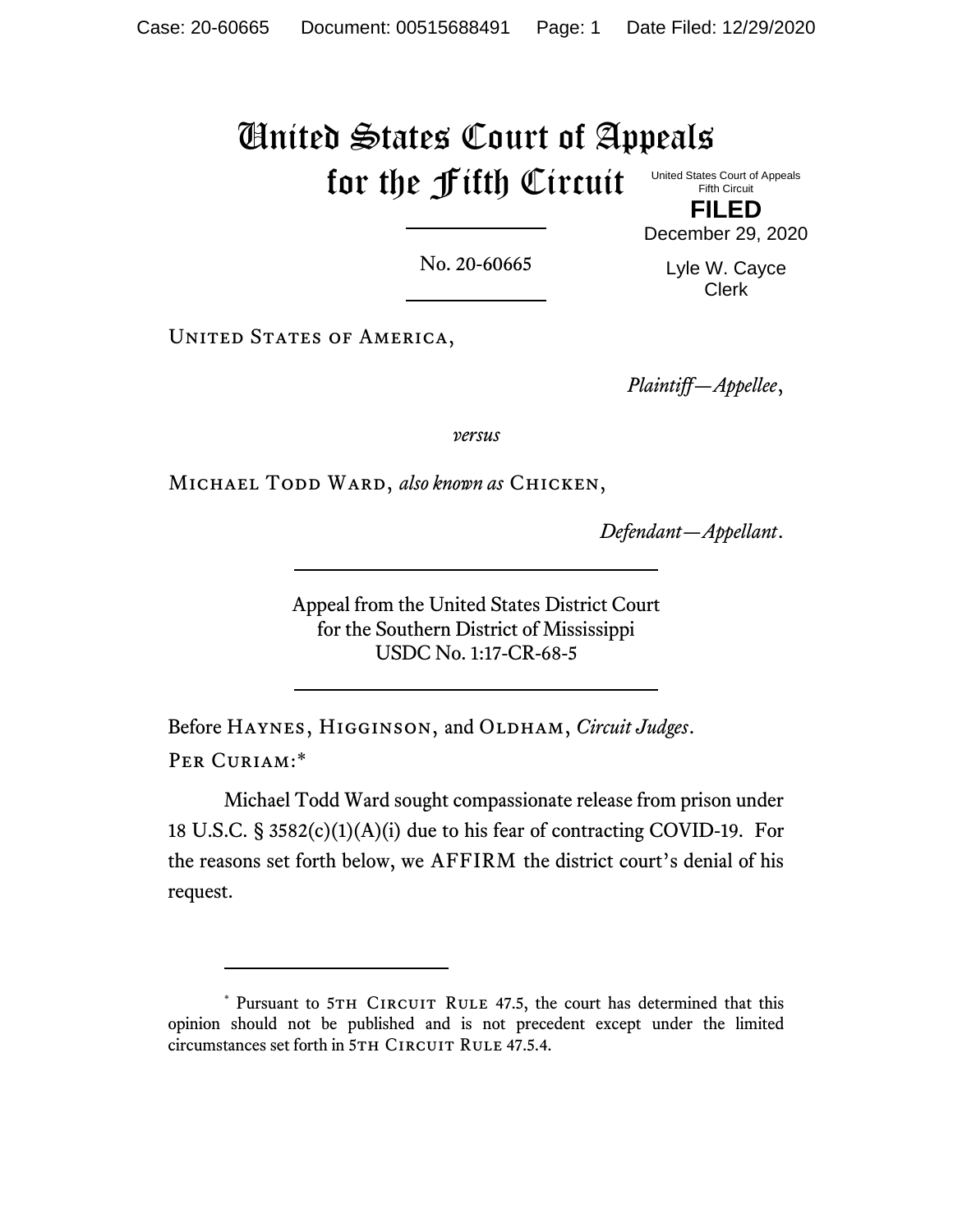## No. 20-60665

Ward is currently serving a 151-month prison sentence for conspiring to distribute methamphetamine and cocaine, in violation of 21 U.S.C. § 846. On April 24, 2020, he submitted a request for compassionate release to the warden of the institution at which he is incarcerated, asserting that he is more vulnerable to COVID-19 due to his underlying medical conditions. The Bureau of Prisons denied his request two days later. On May 7, 2020, Ward filed an informal complaint resolution form, challenging the denial of his initial request for compassionate release. This complaint was denied on June 2, 2020.

Prior to the denial of his informal complaint, on May 21, 2020, Ward moved for compassionate release under 18 U.S.C. § 3582(c)(1)(A)(i) in district court. The Government opposed Ward's motion, asserting that Ward had not met  $\S 3582(c)(1)(A)$ 's exhaustion requirement. The district court agreed with the Government and consequently dismissed Ward's motion without prejudice.

Under §  $3582(c)(1)(A)(i)$ , a district court may "modify a term of imprisonment" if "extraordinary and compelling reasons warrant such a reduction." Yet a defendant may only request such relief "after the defendant has fully exhausted all administrative rights to appeal a failure of the Bureau of Prisons to bring a motion on the defendant's behalf or the lapse of 30 days from the receipt of such a request by the warden of the defendant's facility, whichever is earlier." 18 U.S.C.  $\S$  3582(c)(1)(A). This exhaustion "requirement is *not* jurisdictional, but . . . *is* mandatory." *United States v. Franco*, 973 F.3d 465, 467 (5th Cir. 2020), *cert. denied*, No. 20-5997, 2020 WL 7132458 (U.S. Dec. 7, 2020). Hence, when there is a lack of waiver by the Government, a defendant seeking compassionate release must first submit a request for release to his warden and wait until he has "fully exhausted all administrative rights to appeal a failure of the Bureau of Prisons to bring a motion on the defendant's behalf or the lapse of 30 days from the receipt of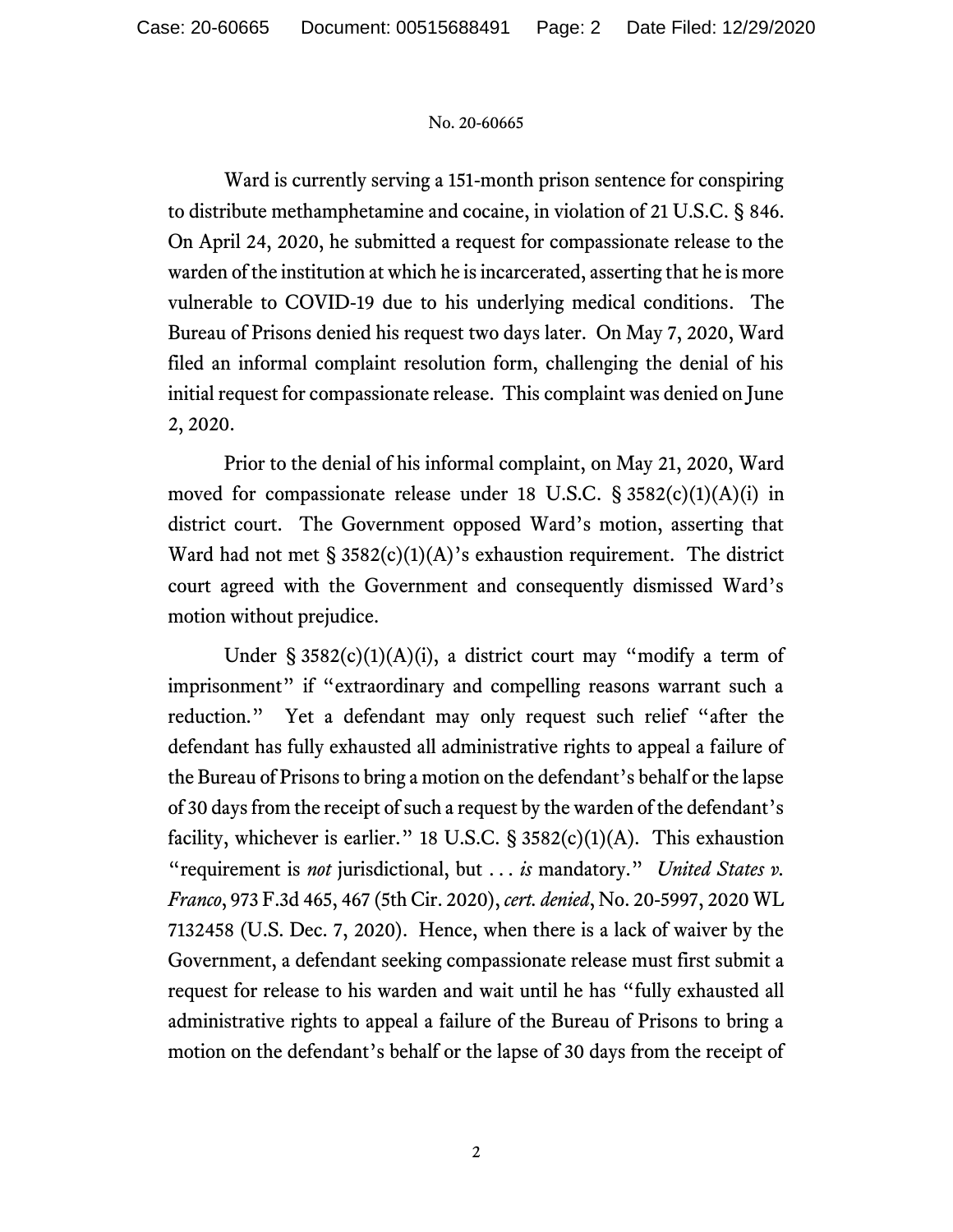## No. 20-60665

such a request by the warden of the defendant's facility," before he can file in federal court. 18 U.S.C. § 3582(c)(1)(A).

There is no dispute that Ward had not fully exhausted his administrative remedies prior to filing his motion for compassionate relief. Thus, the dispute here centers on the meaning of the "lapse of 30 days" language. The district court ruled that the "lapse of 30 days" exhaustion method "applies only when the [Bureau of Prisons] has failed to respond to a compassionate release request within 30 days of its submission." *United States v. Ward*, No. 1:17cr68-LG-JCG-5, 2020 WL 4032245, at \*1 (S.D. Miss. July 16, 2020). Because Ward's initial request was denied within thirty days of its submission, the district court held that this exhaustion method was inapplicable, and that Ward needed to fully exhaust his administrative remedies prior to filing a motion in federal court. *Id.* at \*2.

On appeal, Ward disputes the district court's interpretation of § 3582(c)(1)(A), arguing that a defendant is free to file in federal court thirty days after the submission of a request to the warden, regardless of whether the Bureau of Prisons responds within the thirty-day period.<sup>1</sup> However, even under Ward's preferred interpretation of the statute, Ward's claim failed, as he filed his motion in district court on May 21—less than thirty days after he submitted his initial request to the warden on April 24. *See United States v.* 

<sup>&</sup>lt;sup>1</sup> Notably, the Third Circuit appears to have adopted this construction of the statute, albeit with limited explanation. *See United States v. Harris*, 973 F.3d 170, 171 (3d Cir. 2020) (per curiam) (reversing a district court that held that the defendant was required to fully exhaust his administrative remedies because the Bureau of Prisons responded to his request for compassionate release within the thirty day period and emphasizing that "the statute states that the defendant may file the motion thirty days after the warden receives his request"). *But see United States v. Gunn*, 980 F.3d 1178, 1179 (7th Cir. 2020) (explaining that  $\S 3582(c)(1)(A)$  permits courts "to grant compassionate release on a prisoner's own request, provided that the prisoner first allowed the Bureau [of Prisons] to review the request and make a recommendation (or it let 30 days pass *in silence*)"(emphasis added)).